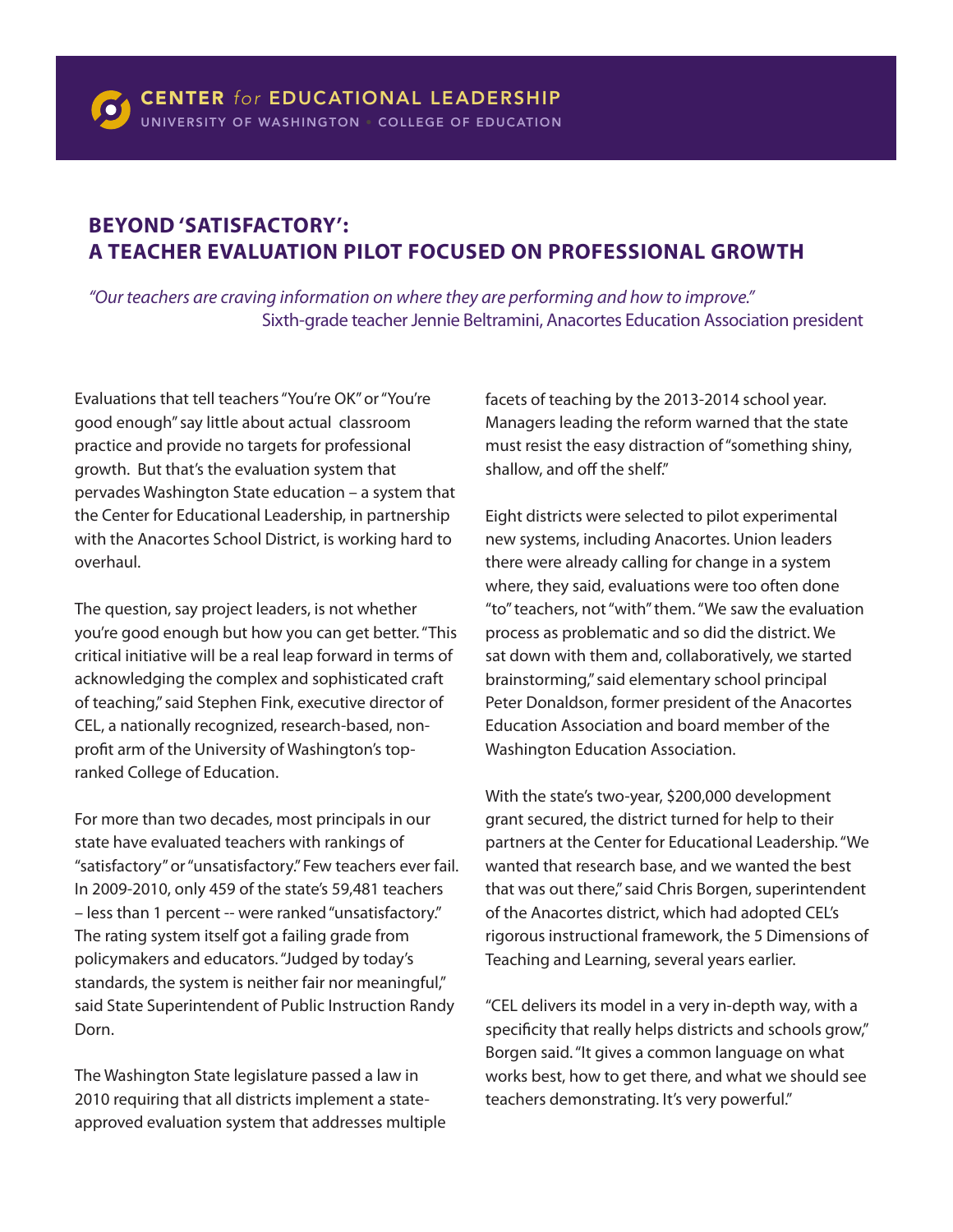Teachers agreed. They said they liked the reflective, thoughtful aspect of 5D, the depth of it, the common sense of it, and how solidly it was linked to student achievement. And they urged that the 5D framework be used in the new evaluation pilot. "5D is a very respectful document. It asks professional questions and clearly acknowledges the complexity of trying to help students learn something new," said Cindy Simonsen, director of learning and instruction for the district.

It was that very complexity that made CEL initially hesitate to join in. The center's leaders weren't sure an evaluation instrument could capture the sophisticated nuances of quality teaching. But they soon decided their high-level 5D tool – already operative in more than 50 districts in the state - needed an equally high-level assessment process. "Our instructional framework supports teachers in enhancing their instructional expertise and we realized it was equally important that the evaluation system also emphasize continuous improvement so that every teacher knows not only how they rate in the 4-tier system, but also has feedback that details specific areas for their ongoing learning," said Stephanie Wood-Garnett, CEL associate director.

Teachers, principals, administrators, and CEL partners rolled up their sleeves and went to work building a reliable, comprehensive, boots-on-the-ground observation tool based on the 5D framework. "This is not just a pilot, it's also a creation," said Simonsen. "We're starting from scratch and so is the state."

Under old-school evaluation systems, principals might rank teachers on how often they smiled, how quiet their students were, and the quality of their pre-packaged hand-outs. Too often principals who thought teachers were "OK" were witnessing really mediocre teaching, said Fink. "They should have been spending a lot more time working with their staff."

The new pilot-in-progress in Anacortes is a world

apart. It takes a fine-grained look at the quality of instruction in a classroom, identifying specific areas where a teacher may need guidance. "The clearer teachers understand the expectations, the fewer problems you will have," said Simonsen.

Principals use a four-tiered rating system – poor to exemplary -- to assess 24 separate measures on the 5D framework, which focuses on purpose, student engagement, curriculum & pedagogy, assessment for student learning, and classroom environment and culture. Teachers may discover they are a "4" in holding high expectations for students, but a "2" in pushing for depth of understanding in struggling students. They may rate a "3" in classroom environment, but earn a "1" for instruction that is not relevant to what students are supposed to be learning.

The rubric paints an in-depth portrait of teacher practice that is designed to encourage professional self-reflection, with assists from principals asking: "Where do you see yourself now?...What do you want to work on?... Where do you want to grow?"

The tool provides everyone in the evaluation process with an objective vision of what constitutes "gold standard" instruction. "For a long time, principals varied on the feedback that the same teacher might receive," said sixth-grade teacher Jennie Beltramini, current Anacortes Education Association president. "With our new rubrics and tools, it won't be unclear anymore what a teacher should be doing."

Anacortes now has a busy team of 12 teachers, principals, administrators, and association representatives working to finish the evaluation pilot, adding multiple measures such as achievement results, peer assistance and review, and student surveys to the observation work. Ultimately, the pilot's evaluators will look at 47 different pieces of information to help identify teacher strengths and areas for growth. That's a far cry from "unsatisfactory"